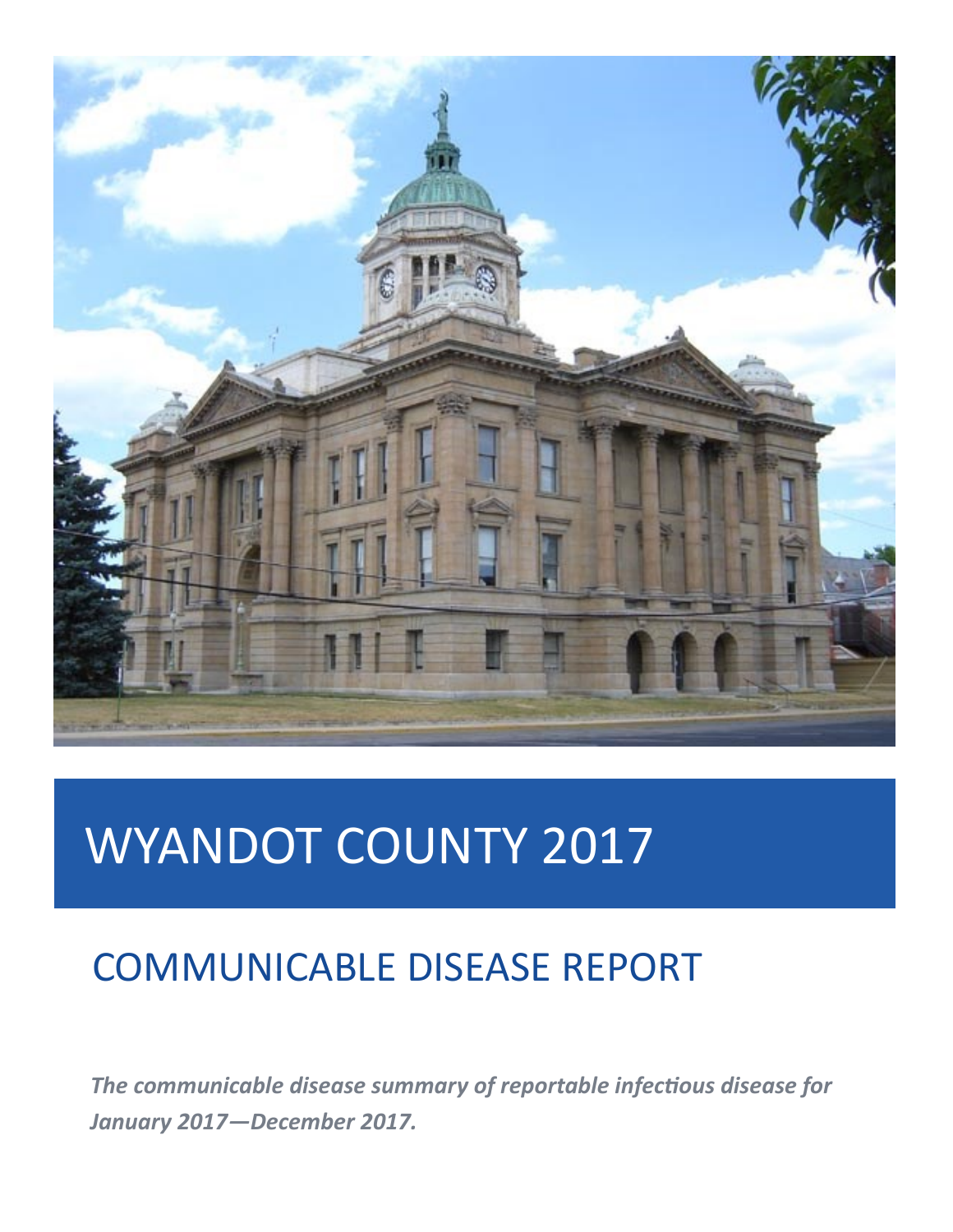## TABLE OF CONTENTS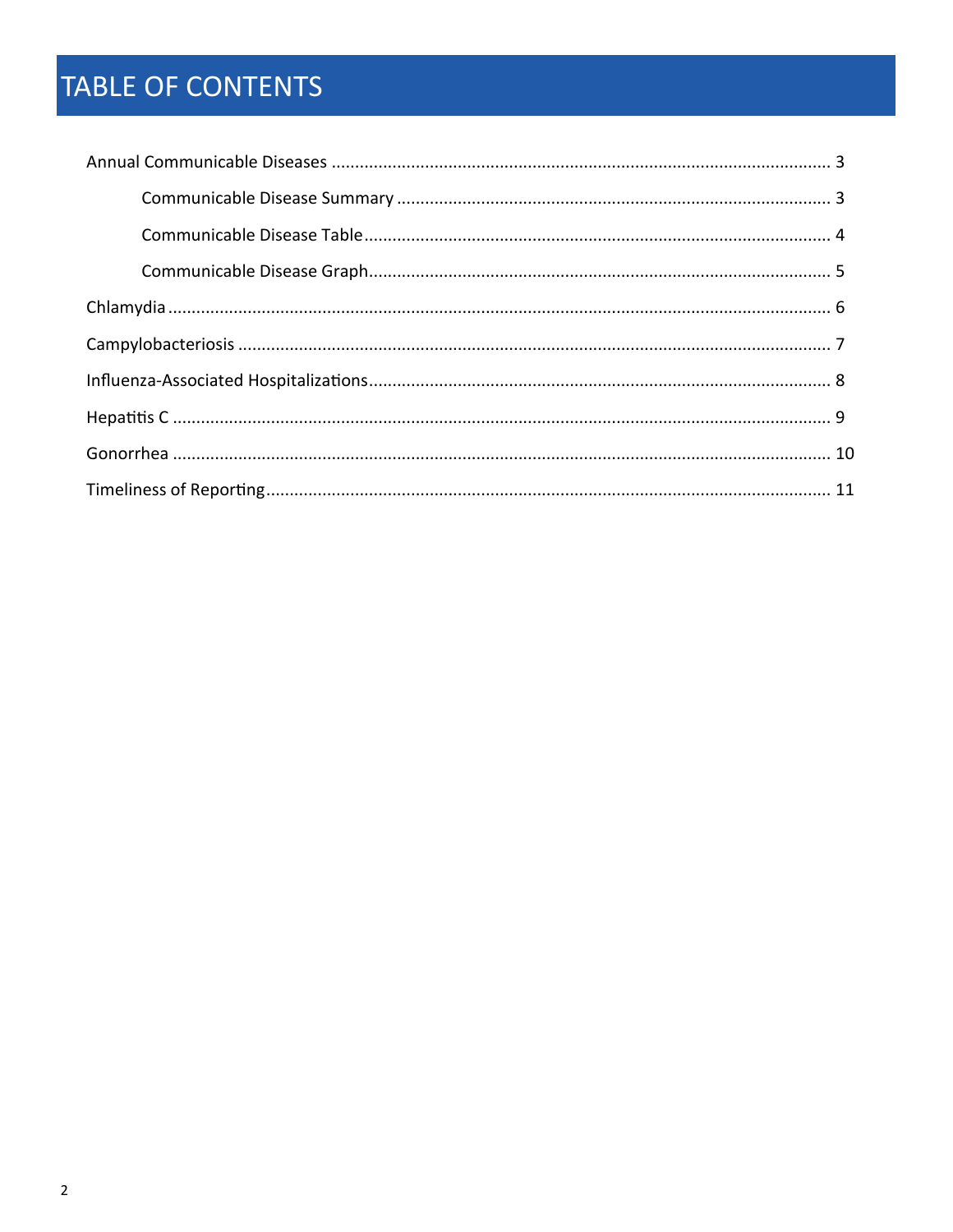#### COMMUNICABLE DISEASE SUMMARY

Wyandot County saw a 35.34% increase in communicable disease cases from 2016 to 2017 (116 cases and 157 cases, respectively).



Numerous infectious diseases were reported during 2017; however, the most frequently reported illnesses were chlamydia (57 cases), campylobacteriosis (33 cases), influenza-associated hospitalizations (27), Hepatitis C (15 cases), and gonorrhea (5 cases). Chlamydia, campylobacteriosis, influenza-associated hospitalizations, and Hepatitis C were also in the top five diseases reported during 2015 and 2016.

**Table 1.** on Page 4 illustrates all of the diseases reported in the community and the number of cases for each of these illnesses. The remainder of this document provides epidemiological data on each of these illnesses as well as brief demographic information on the cases and disease trends over the past five years.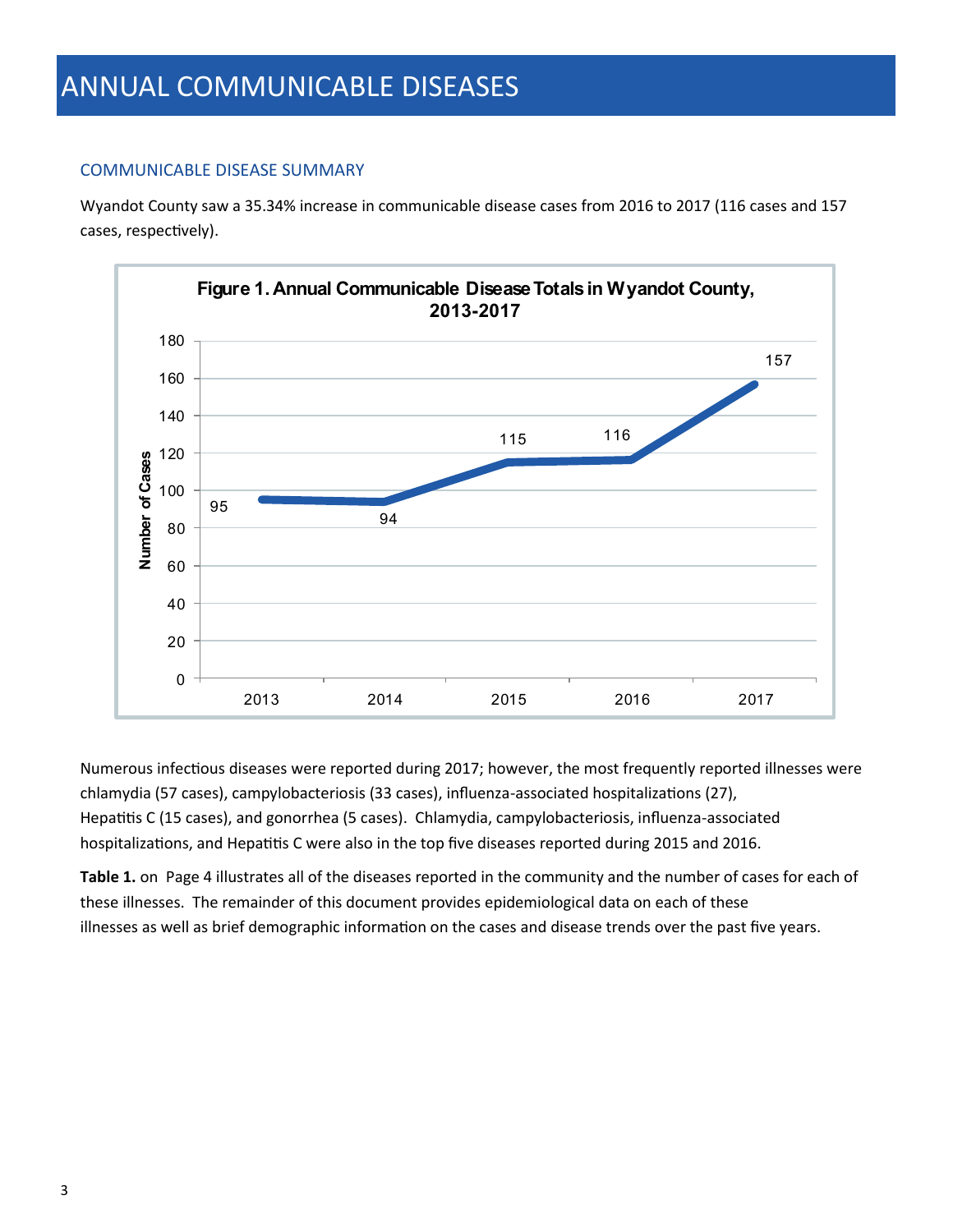## ANNUAL COMMUNICABLE DISEASES

| Table 1. Communicable Diseases Reported in Wyandot County, 2017 |                |  |  |  |  |
|-----------------------------------------------------------------|----------------|--|--|--|--|
| <b>Class B Reportable Diseases</b>                              |                |  |  |  |  |
| <b>Babesiosis</b>                                               | $\mathbf{1}$   |  |  |  |  |
| Campylobacteriosis                                              | 33             |  |  |  |  |
| Chlamydia infection                                             | 57             |  |  |  |  |
| Cryptosporidiosis                                               | $\mathbf{1}$   |  |  |  |  |
| E. coli                                                         | $\overline{2}$ |  |  |  |  |
| Gonorrhea                                                       | 5              |  |  |  |  |
| Haemophilus influenza                                           | $\mathbf{1}$   |  |  |  |  |
| <b>Hepatitis B</b>                                              | 3              |  |  |  |  |
| Hepatitis C                                                     | 15             |  |  |  |  |
| Influenza-associated hospitalization                            | 27             |  |  |  |  |
| Lyme Disease                                                    | 3              |  |  |  |  |
| Pertussis                                                       | $\mathbf{1}$   |  |  |  |  |
| Salmonellosis                                                   | 3              |  |  |  |  |
| Shigellosis                                                     | $\mathbf{1}$   |  |  |  |  |
| Streptococcal-Group A-invasive                                  | $\mathbf{1}$   |  |  |  |  |
| Streptococcus pneumoniae                                        | 3              |  |  |  |  |
| <b>Total</b>                                                    | 157            |  |  |  |  |
| Class C Reportable Diseases-Outbreaks                           |                |  |  |  |  |
| Influenza                                                       | $\mathbf{1}$   |  |  |  |  |
| <b>Total</b>                                                    | $\mathbf 1$    |  |  |  |  |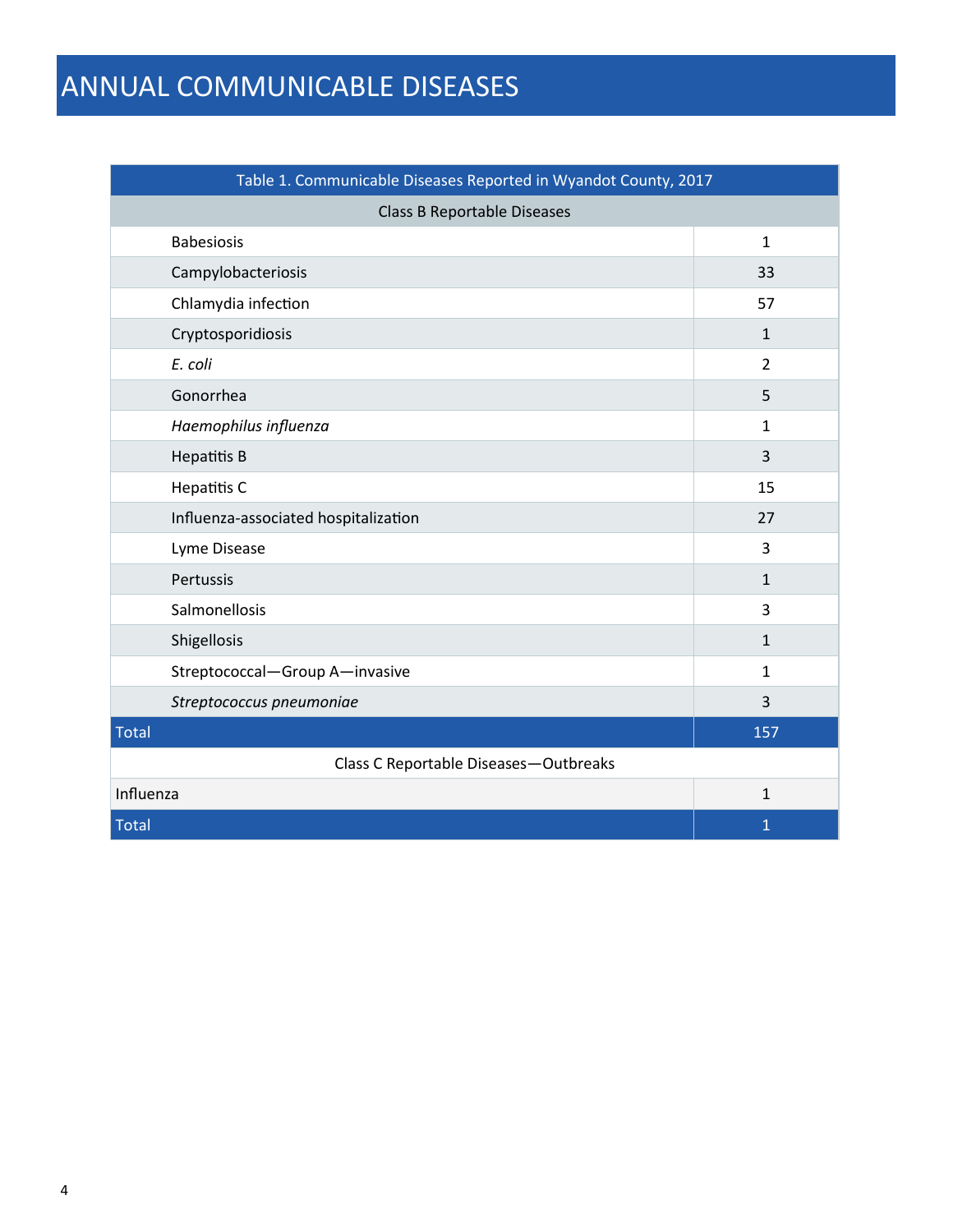### ANNUAL COMMUNICABLE DISEASES



#### Notes:

- Case counts include confirmed, probable, and suspect disease classifications
- Sexually transmitted infections include chlamydia and gonorrhea
- Vaccine preventable illnesses include *Haemophilus influenza,* influenza-associated hospitalizations, *Streptococcus pneumoniae,* and Pertussis
- Bloodborne pathogens includes Hepatitis C
- Enteric illnesses include campylobacteriosis, cryptosporidiosis, *E. coli*, Salmonella, and shigella
- Vectorborne illness include Lyme disease and babesiosis
- Other illness includes streptococcal disease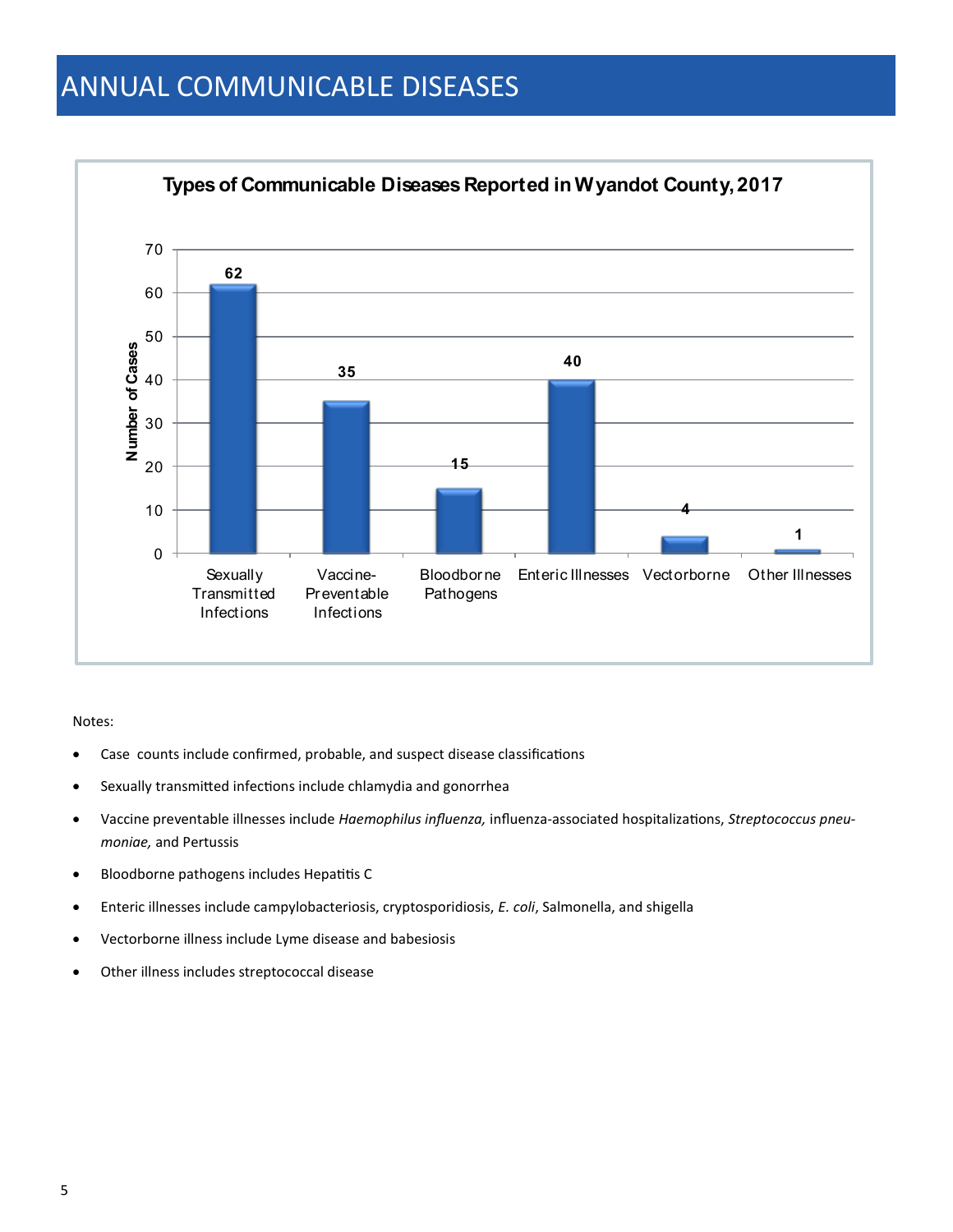## CHLAMYDIA

#### **DEMOGRAPHICS**

| <b>Number of Cases:</b> | 57          |
|-------------------------|-------------|
| <b>Average Age:</b>     | 23.7        |
| <b>Median Age:</b>      | 22          |
| Age Range:              | 15-55 years |
| Female:                 | 66.7%       |
| Male:                   | 33.3%       |
| Increase from 2016:     | 32.6%       |



#### **EPIDEMIOLOGY**

| <b>Infectious Agent:</b>     | Chlamydia trachomatis bacteria                                                                                                                                        |
|------------------------------|-----------------------------------------------------------------------------------------------------------------------------------------------------------------------|
| <b>Case Definition:</b>      | Isolation of <i>Chlamydia trachomatis</i> from a clinical specimen                                                                                                    |
| Symptoms:                    | Men may suffer from painful urination, urinary frequency, and penile discharge;<br>while women may experience vaginal discharge                                       |
| Source:                      | <b>Humans</b>                                                                                                                                                         |
| <b>Mode of Transmission:</b> | Sexually transmitted                                                                                                                                                  |
| <b>Incubation Period:</b>    | $7-21$ days                                                                                                                                                           |
| <b>Prevention:</b>           | Abstinence, condom use, and identification and treatment of sexual contacts of<br>those proven to be or suspected of being infected with <i>Chlamydia trachomatis</i> |

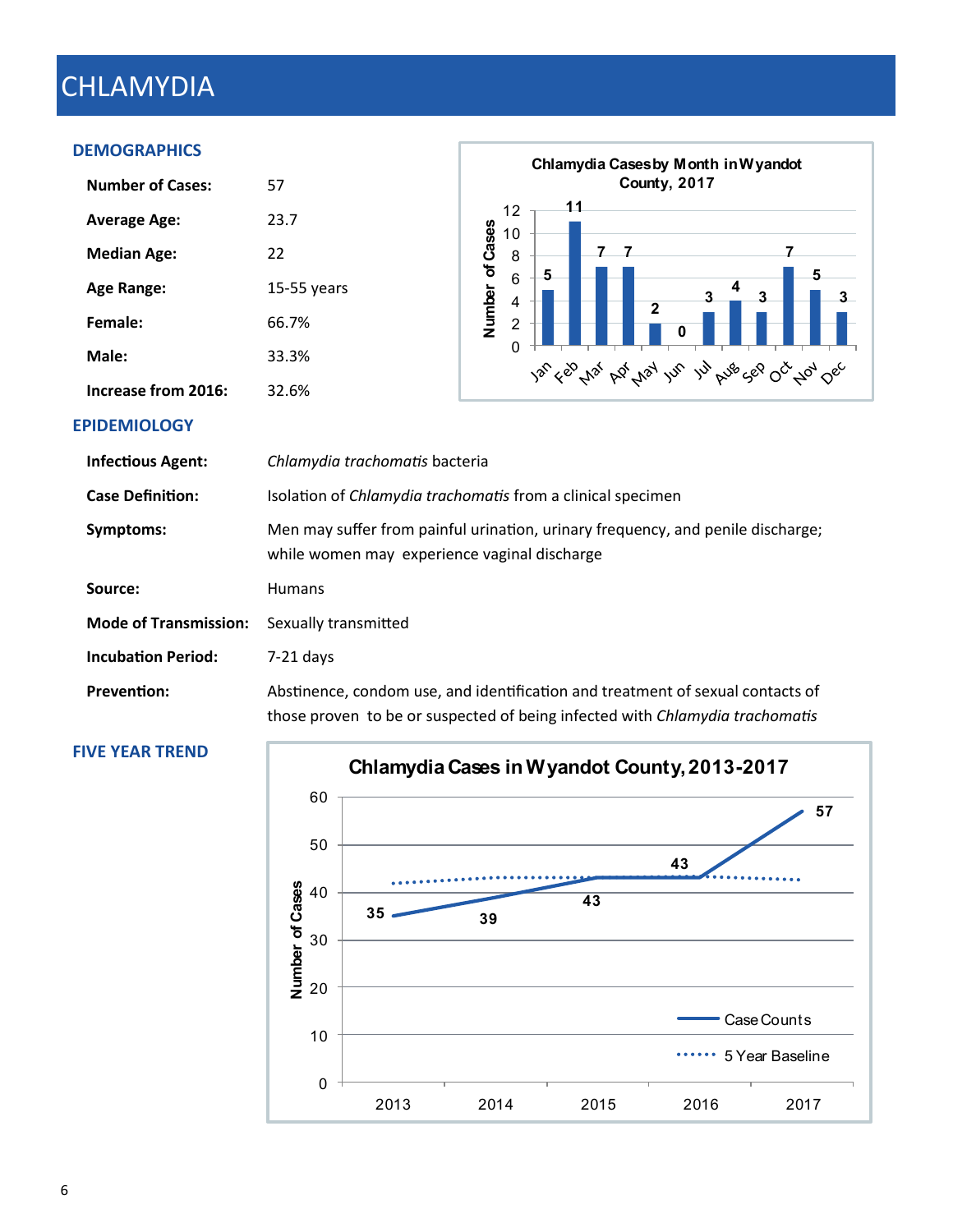## CAMPYLOBACTERIOSIS

#### **DEMOGRAPHICS**

| <b>Number of Cases:</b> | 33                |
|-------------------------|-------------------|
| <b>Average Age:</b>     | 45.6              |
| <b>Median Age:</b>      | 49                |
| Age Range:              | 3 months-88 years |
| Female:                 | 54.5%             |
| Male:                   | 45.5%             |
| Increase from 2016:     | 83.3%             |



#### **EPIDEMIOLOGY**

| Campylobacter organisms, most commonly Campylobacter jejuni                                                                                                                                                                                                  |
|--------------------------------------------------------------------------------------------------------------------------------------------------------------------------------------------------------------------------------------------------------------|
| Isolation or detection of Campylobacter species with or without diarrhea                                                                                                                                                                                     |
| Diarrhea (frequently bloody), abdominal cramps, malaise, fever, headache,<br>nausea, and vomiting                                                                                                                                                            |
| Poultry, cattle, puppies, kittens, swine, sheep rodents, and birds                                                                                                                                                                                           |
| Fecal-orally through undercooked meat, contaminated food or raw milk, or direct<br>contact with infected pets, livestock or infants.                                                                                                                         |
| $1-10$ days                                                                                                                                                                                                                                                  |
| Cook meats thoroughly, avoid cross-contamination of foods with raw meat juices,<br>avoid unpasteurized milk and untreated water, and washing hands after contact<br>with animals, bowel movements, changing diapers, and before eating or preparing<br>food. |
|                                                                                                                                                                                                                                                              |

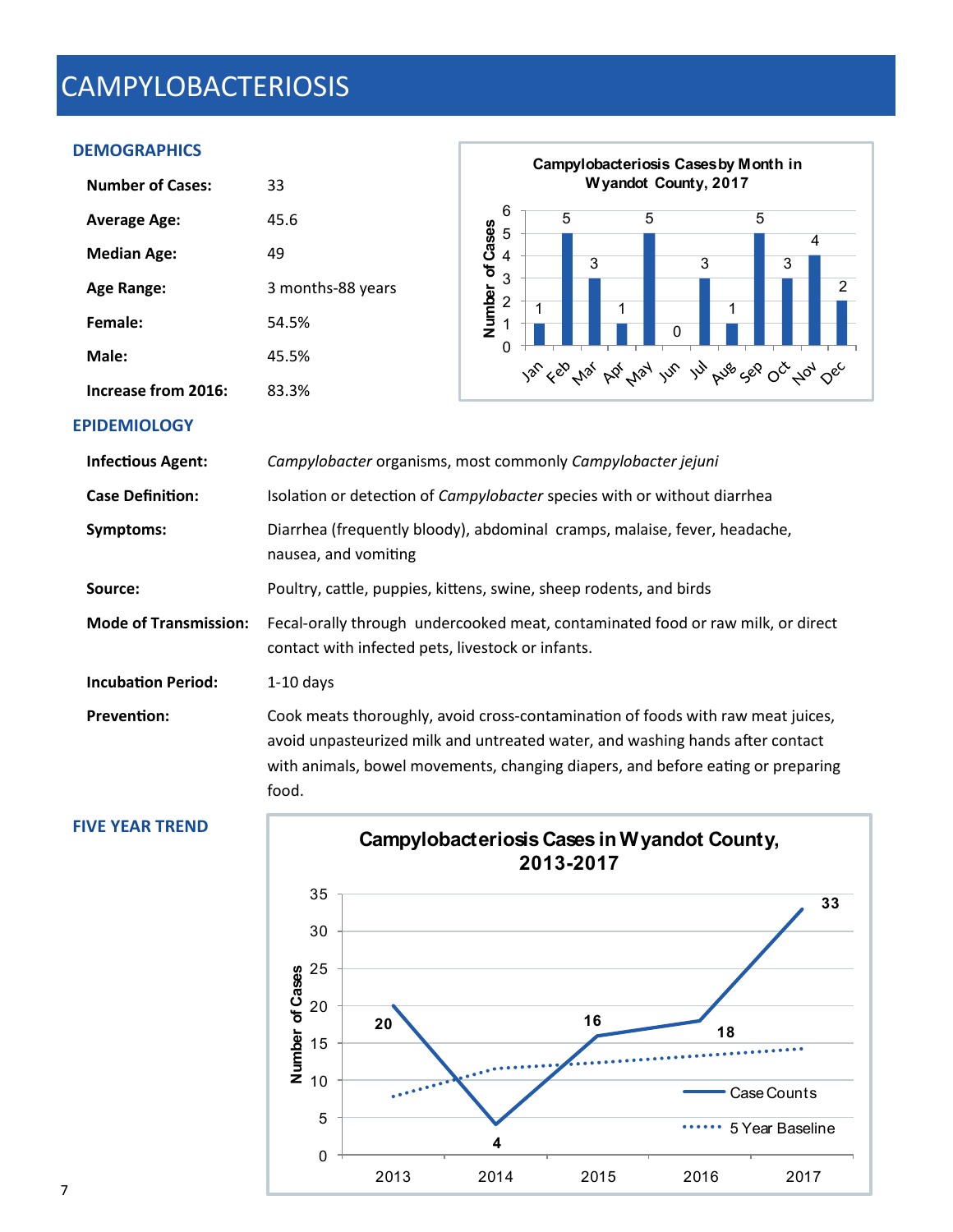### INFLUENZA-ASSOCIATED HOSPITALIZATIONS

#### **DEMOGRAPHICS**

| <b>Number of Cases:</b> | 27                |
|-------------------------|-------------------|
| <b>Average Age:</b>     | 67.9              |
| <b>Median Age:</b>      | 74                |
| <b>Age Range:</b>       | 2 months-93 years |
| Female:                 | 51.9%             |
| Male:                   | 48.1%             |
| Increase from 2016:     | 440.0%            |



#### **EPIDEMIOLOGY**

| <b>Infectious Agent:</b>     | Two main types of Influenza virus: Influenza A and Influenza B; both types include<br>different strains that tend to change from year to year |
|------------------------------|-----------------------------------------------------------------------------------------------------------------------------------------------|
| <b>Case Definition:</b>      | An illness compatible with influenza virus infection that results in hospitalization                                                          |
| Symptoms:                    | Fever, body aches, headache, malaise, nonproductive cough, sore throat, and<br>runny nose                                                     |
| Source:                      | <b>Humans</b>                                                                                                                                 |
| <b>Mode of Transmission:</b> | Direct person-to-person contact through droplet spread or via articles recently<br>contaminated with nasopharyngeal secretions.               |
| <b>Incubation Period:</b>    | $1-4$ days                                                                                                                                    |
| <b>Prevention:</b>           | The best prevention is annual vaccination; washing hands after sneezing,<br>coughing or using a tissue; cough into sleeve and not into hands  |



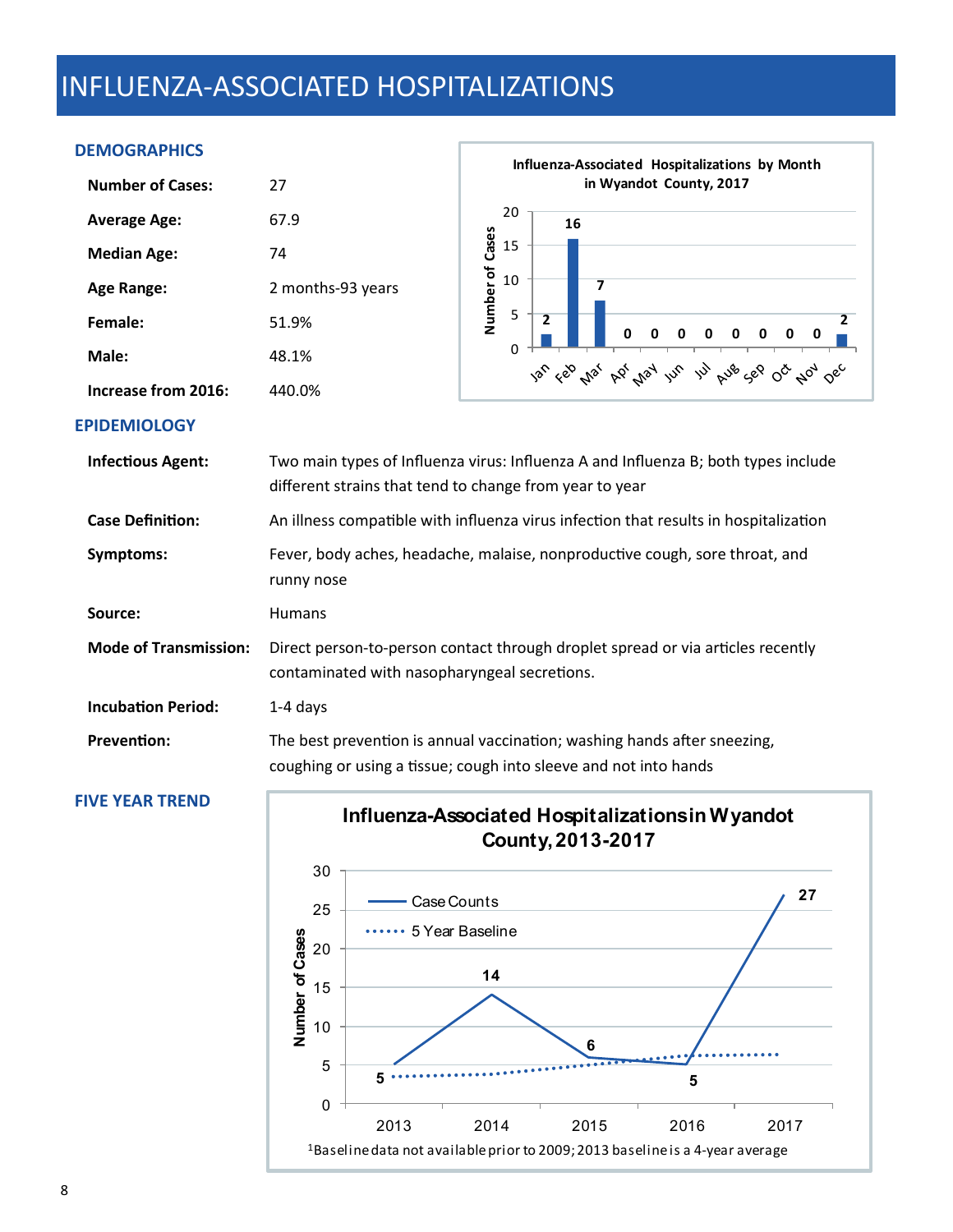## HEPATITIS C

#### **DEMOGRAPHICS**

| <b>Number of Cases:</b> | 15          |
|-------------------------|-------------|
| <b>Average Age:</b>     | 33.7        |
| <b>Median Age:</b>      | 29          |
| Age Range:              | 16-60 vears |
| Female:                 | 40.0%       |
| Male:                   | 60.0%       |
| Decrease from 2016:     | 21.1%       |



#### **EPIDEMIOLOGY**

| <b>Infectious Agent:</b>     | Hepatitis C virus                                                                                                                                                                                                                                                                      |
|------------------------------|----------------------------------------------------------------------------------------------------------------------------------------------------------------------------------------------------------------------------------------------------------------------------------------|
| <b>Case Definition:</b>      | A positive test for Hepatitis C virus antibodies or detection of the Hepatitis C<br>virus                                                                                                                                                                                              |
| Symptoms:                    | Those infected may be asymptomatic; however, some may experience nausea,<br>vomiting, abdominal pain, loss of appetite, dark urine, and/or jaundice                                                                                                                                    |
| Source:                      | Human blood                                                                                                                                                                                                                                                                            |
| <b>Mode of Transmission:</b> | Injection drug use through the sharing of needles and other drug paraphernalia<br>contaminated with infected blood; non-professional tattooing or in-home<br>tattooing through shared needles or contaminated equipment; sexual<br>transmission inefficiently spreads the virus (rare) |
| <b>Incubation Period:</b>    | 2 weeks - 6 months                                                                                                                                                                                                                                                                     |
| <b>Prevention:</b>           | No vaccine is available                                                                                                                                                                                                                                                                |

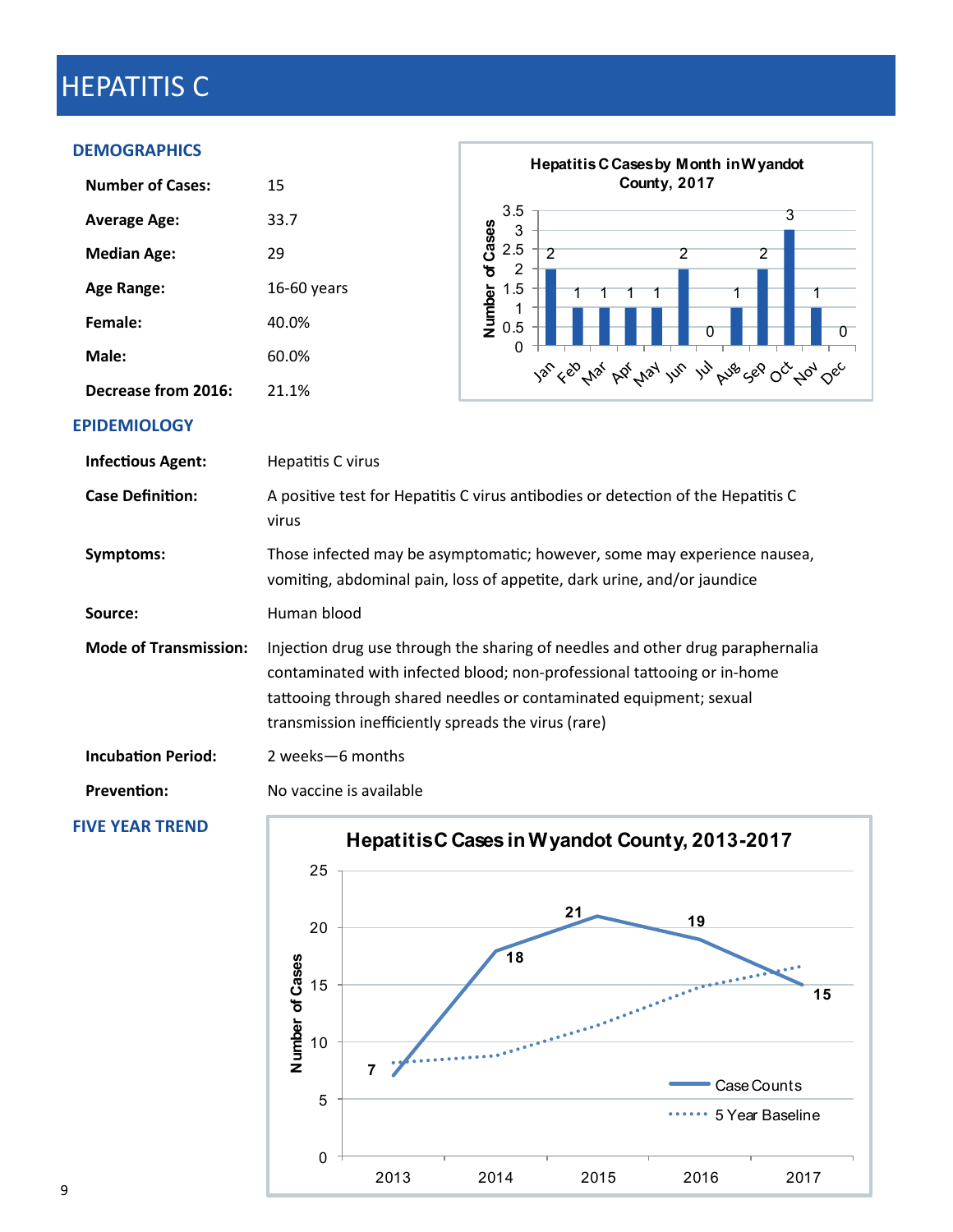## GONORRHEA

#### **DEMOGRAPHICS**

|                            |                                                                                                                                                                                   |                 |                |   |   |              |   |   |   | Gonorrhea Cases by Month in Wyandot County, 2017 |   |                                                 |   |
|----------------------------|-----------------------------------------------------------------------------------------------------------------------------------------------------------------------------------|-----------------|----------------|---|---|--------------|---|---|---|--------------------------------------------------|---|-------------------------------------------------|---|
| <b>Number of Cases:</b>    | 5                                                                                                                                                                                 |                 | $\overline{2}$ |   |   |              |   |   |   |                                                  |   |                                                 |   |
| <b>Average Age:</b>        | 32.8                                                                                                                                                                              |                 |                |   |   |              |   |   |   |                                                  |   |                                                 |   |
| <b>Median Age:</b>         | 27                                                                                                                                                                                |                 |                |   |   | $\mathbf{1}$ | 1 | 1 |   |                                                  | 1 |                                                 | 1 |
| <b>Age Range:</b>          | $19-59$ years                                                                                                                                                                     | Number of Cases |                |   |   |              |   |   |   |                                                  |   |                                                 |   |
| Female:                    | 60.0%                                                                                                                                                                             |                 |                |   |   |              |   |   |   |                                                  |   |                                                 |   |
| Male:                      | 40.0%                                                                                                                                                                             |                 |                | o | n |              |   |   | ŋ | 0                                                |   | 0                                               |   |
| <b>Increase from 2016:</b> | 66.7%                                                                                                                                                                             |                 | $\Omega$       |   |   |              |   |   |   |                                                  |   | Jan Feb Mar Apr May Jun Jul Aug Sep Oct Nov Dec |   |
| <b>EPIDEMIOLOGY</b>        |                                                                                                                                                                                   |                 |                |   |   |              |   |   |   |                                                  |   |                                                 |   |
| <b>Infectious Agent:</b>   | Neisseria gonorrhoeae bacteria                                                                                                                                                    |                 |                |   |   |              |   |   |   |                                                  |   |                                                 |   |
| <b>Case Definition:</b>    | Isolation of Neisseria gonorrhoeae from a clinical specimen                                                                                                                       |                 |                |   |   |              |   |   |   |                                                  |   |                                                 |   |
| Symptoms:                  | Men suffer from painful, frequent urination, and penile discharge; women may<br>experience vaginal discharge, painful urination, and vaginal bleeding between<br>menstrual cycles |                 |                |   |   |              |   |   |   |                                                  |   |                                                 |   |
| Source:                    | <b>Humans</b>                                                                                                                                                                     |                 |                |   |   |              |   |   |   |                                                  |   |                                                 |   |

**Mode of Transmission:** Sexually transmitted

**Incubation Period:** 3-8 days

**Prevention:** Abstinence, condom use, and identification and treatment of sexual contacts of those proven to be or suspected of being infected with *Neisseria gonorrhoeae*

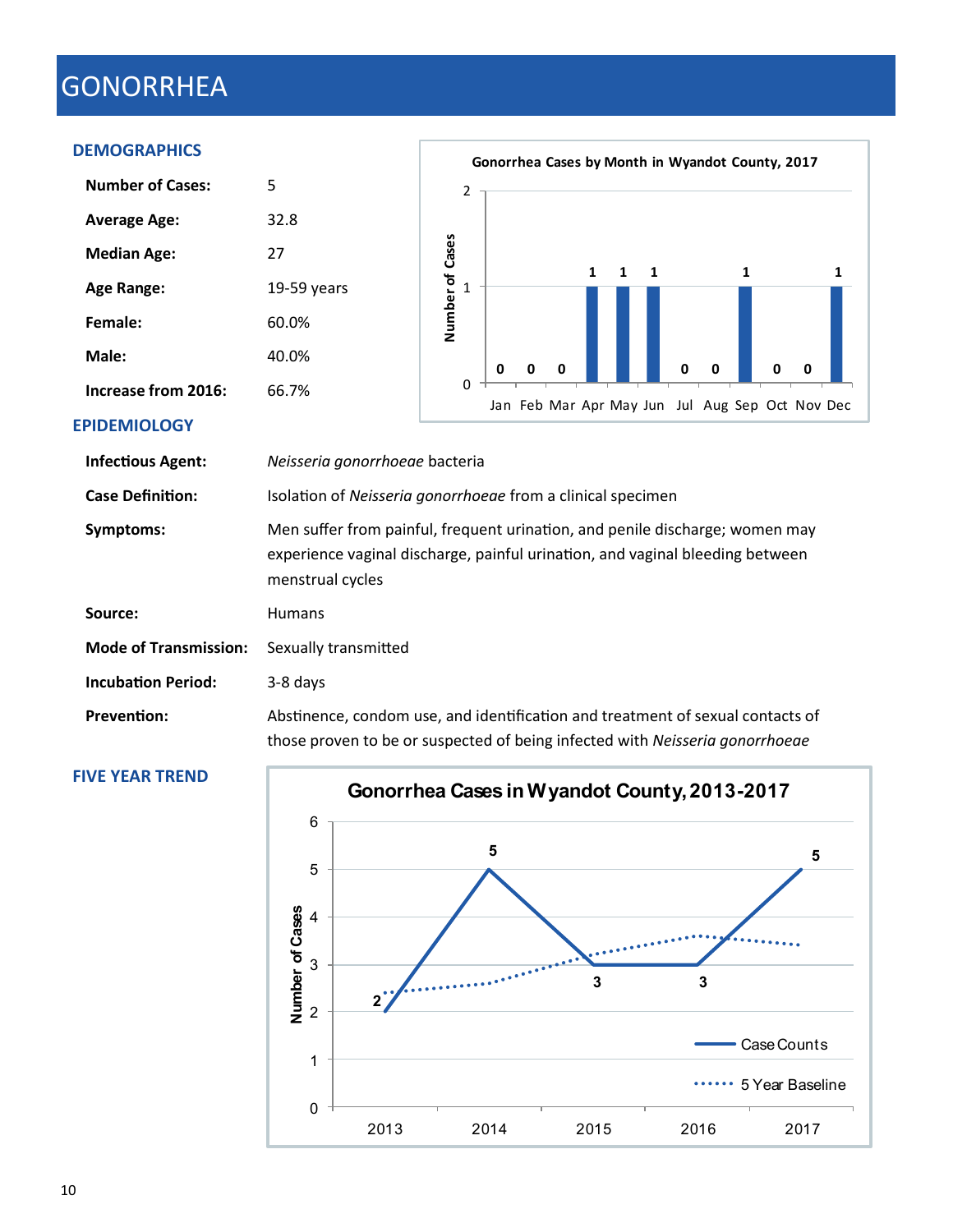### TIMELINESS OF REPORTING

Timely reporting of infectious diseases is important in identifying potential outbreaks and in reducing disease burden. Public health relies on health care providers and laboratories for identification and prompt reporting of these infectious diseases. Timeliness requirements for each reportable disease is dependent of the infectious nature and severity of the disease.

Reporting lag is defined as the difference between the date the case was reported to the local health department and the date of diagnosis. For Class A diseases, median and mean lag time values should be less than 1 since these illnesses are required to be reported to the health department immediately, and for Class B and C diseases, mean and median lag time values should be less than 2 since these illness should be reported to the health department by the end of the next business day.

| Table 2. Reporting Lag Time for Selected Reportable Diseases in Wyandot County, 2017 |                              |                     |                  |                |  |  |  |
|--------------------------------------------------------------------------------------|------------------------------|---------------------|------------------|----------------|--|--|--|
| <b>Reportable Disease</b>                                                            | <b>Reporting Requirement</b> | <b>Cases</b><br>(N) | Median<br>(Days) | Mean<br>(Days) |  |  |  |
| Campylobacteriosis                                                                   | By end of next business day  | 33                  | 1.5              | 2.3            |  |  |  |
| Cryptosporidiosis                                                                    | By end of next business day  | 1                   | 6                | 6              |  |  |  |
| E. coli O157:H7                                                                      | By end of next business day  | 2                   | 5                | 5              |  |  |  |
| Giardia                                                                              | By end of next business day  | 0                   | N/A              | N/A            |  |  |  |
| Influenza-Associated<br>Hospitalization                                              | By end of next business day  | 27                  | 1                | 2.2            |  |  |  |
| Legionnaires' Disease                                                                | By end of next business day  | $\Omega$            | N/A              | N/A            |  |  |  |
| <b>Pertussis</b>                                                                     | By end of next business day  | 1                   | $\Omega$         | $\Omega$       |  |  |  |
| Salmonella                                                                           | By end of next business day  | 3                   | 2                | 4.7            |  |  |  |
| Shigella                                                                             | By end of next business day  | 1                   | 1                | 1              |  |  |  |

Table 2 illustrates the lag time for select reportable diseases reported in Wyandot County during 2017.

Note: Reporting lag time is the difference between the date the case was reported to the local health department and the case's date of diagnosis

Date of diagnosis defaulted to lab specimen collection date or illness onset date if blank